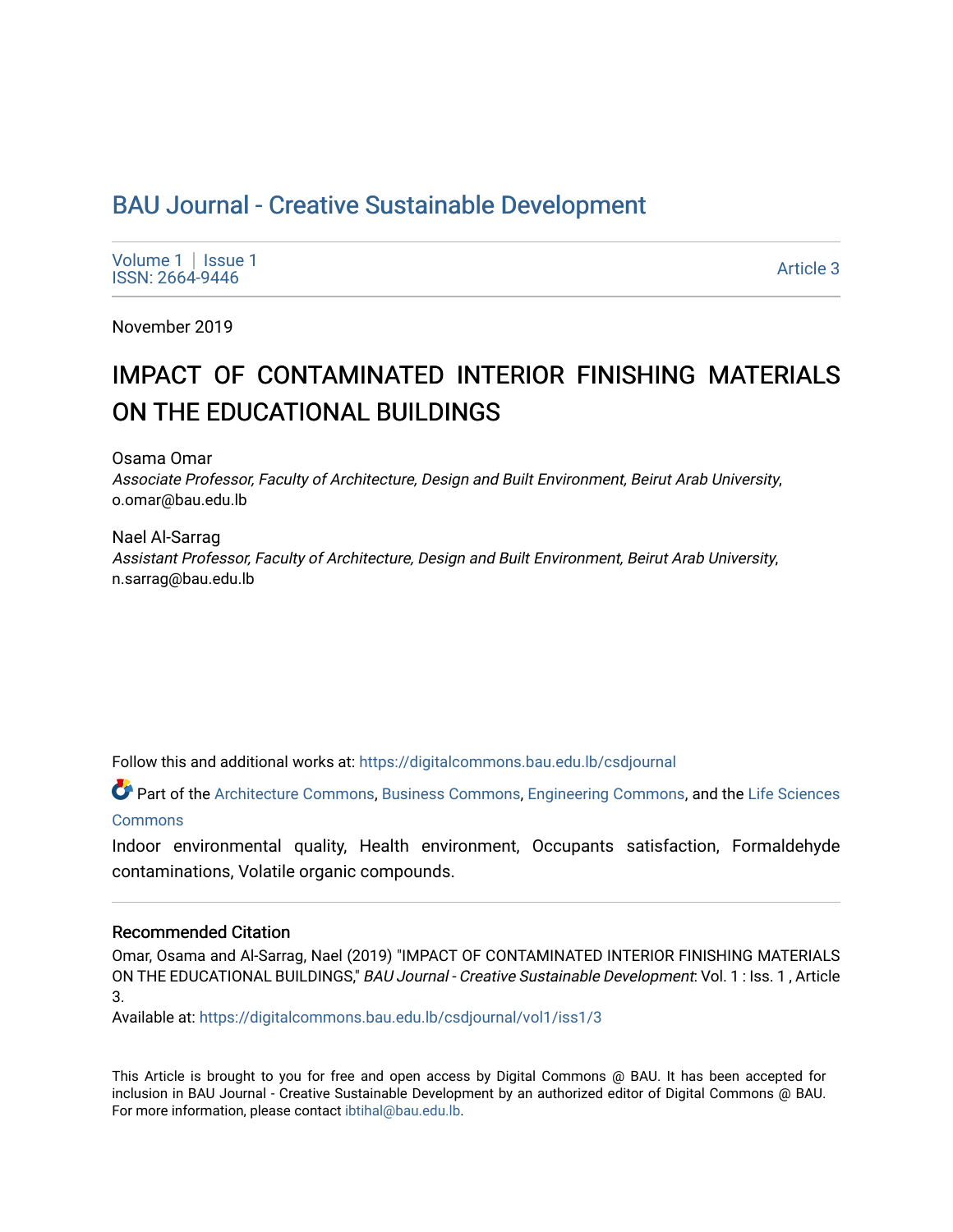# IMPACT OF CONTAMINATED INTERIOR FINISHING MATERIALS ON THE EDUCATIONAL BUILDINGS

# **Abstract**

This paper focuses on the impact of indoor finishing material contaminations such as Formaldehyde (HCHO) and Volatile organic compounds (VOCS). These contaminations are reflected through harmful effects on the health of occupants in the indoor environment, reflecting negatively on the comfort, satisfaction, and productivity of inhabitants in the indoor environment. The research focuses particularly on educational buildings as a case study and the effect of contaminations in a design studio located in a faculty building of a university in Debbieh, Lebanon. During the first year of building use, the study checked the concentration of (HCHO) and (VOCS) through the use of an air quality meter in different periods of time. Following the tests, the study implemented a new method to discharge contaminations prior to occupants using the building. This document leads to the technical process to release contaminations, becoming a guideline for further professional practice. The research combines theoretical with the applicable methods to offer the best practices for releasing such contaminations.

## Keywords

Indoor environmental quality, Health environment, Occupants satisfaction, Formaldehyde contaminations, Volatile organic compounds.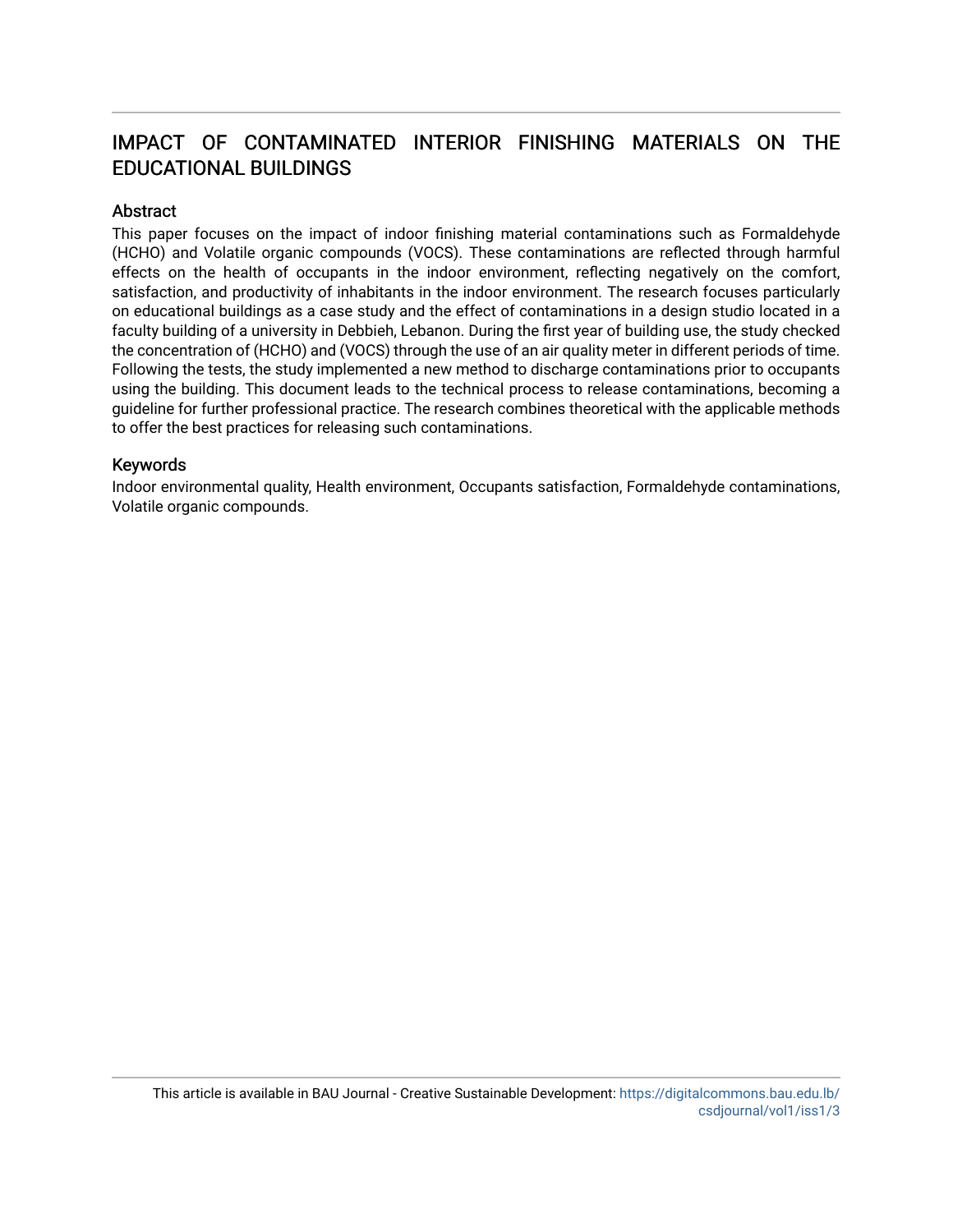# **IMPACT OF CONTAMINATED INTERIOR FINISHING MATERIALS ON THE EDUCATIONAL BUILDINGS**

Osama Omar<sup>1</sup> and Nael Al-Sarrag<sup>2</sup>

<sup>1</sup> Associate Professor, Faculty of Architecture, Design and Built Environment, Beirut Arab University, Beirut, Lebanon Email: [o.omar@bau.edu.lb](mailto:o.omar@bau.edu.lb)

<sup>2</sup> Assistant Professor, Faculty of Architecture, Design and Built Environment, Beirut Arab University, Beirut, Lebanon Email: [n.sarrag@bau.edu.lb](mailto:n.sarrag@bau.edu.lb)

**ABSTRACT:** This paper focuses on the impact of indoor finishing material contaminations such as Formaldehyde (HCHO) and Volatile organic compounds (VOCS). These contaminations are reflected through harmful effects on the health of occupants in the indoor environment, reflecting negatively on the comfort, satisfaction, and productivity of inhabitants in the indoor environment. The research focuses particularly on educational buildings as a case study and the effect of contaminations in a design studio located in a faculty building of a university in Debbieh, Lebanon. During the first year of building use, the study checked the concentration of (HCHO) and (VOCS) through the use of an air quality meter in different periods of time. Following the tests, the study implemented a new method to discharge contaminations prior to occupants using the building. This document leads to the technical process to release contaminations, becoming a guideline for further professional practice. The research combines theoretical with the applicable methods to offer the best practices for releasing such contaminations.

**KEYWORDS:** Indoor environmental quality, Health environment, Occupants satisfaction, Formaldehyde contaminations, Volatile organic compounds.

#### **1. INTRODUCTION**

The human population spend most of its time indoors, and a large percentage of the population of the world lives and works in urban areas and office settings. (ASHRAE, 1993). Indoor Environmental Quality (IEQ) studies undertaken by various scientists shows that the health and productivity of buildings inhabitants is greatly affected by air quality, illumination, acoustics, and thermal comfort (Joon-Ho Choi, 2016).

The IEQ-and occupant satisfaction variables can be split into physical and non-physical variables as shown in figure 1. The physical variables generally comprise four components: thermal comfort, indoor air quality, lighting and acoustic environment, which can be assessed by measurable parameters. In general, nonphysical variables refer to indoor qualities that are difficult to measure by instrumentation, such as layout, privacy, furniture, cleanliness, facilities and view (Joon-Ho Choi, 2016) . In previous researches, the physical variables were more commonly studied in comparison to non-physical variables due to their capacity to be quantified (Yang Geng 2019).

There are two to five more pollutants in indoor air than in outdoor air (EPA, 2013). Overall, the indoor experience is regarded as the indoor environmental quality. Problems with IEQ can contribute to issues with liability, bad occupant health, workdays missed, and costly repairs to remedy. Think of a person selling a house and a potential buyer finds black mold in the basement. Either the dealer will pay the cleaning, or the property will not be sold. In terms of good IEQ, it includes every aspect of building process: design, building practice, selection of materials, housekeeping, operations and maintenance, staff training, occupant habits, etc. All these variables affect the indoor environment and buildings' users. (USGBC, 2016).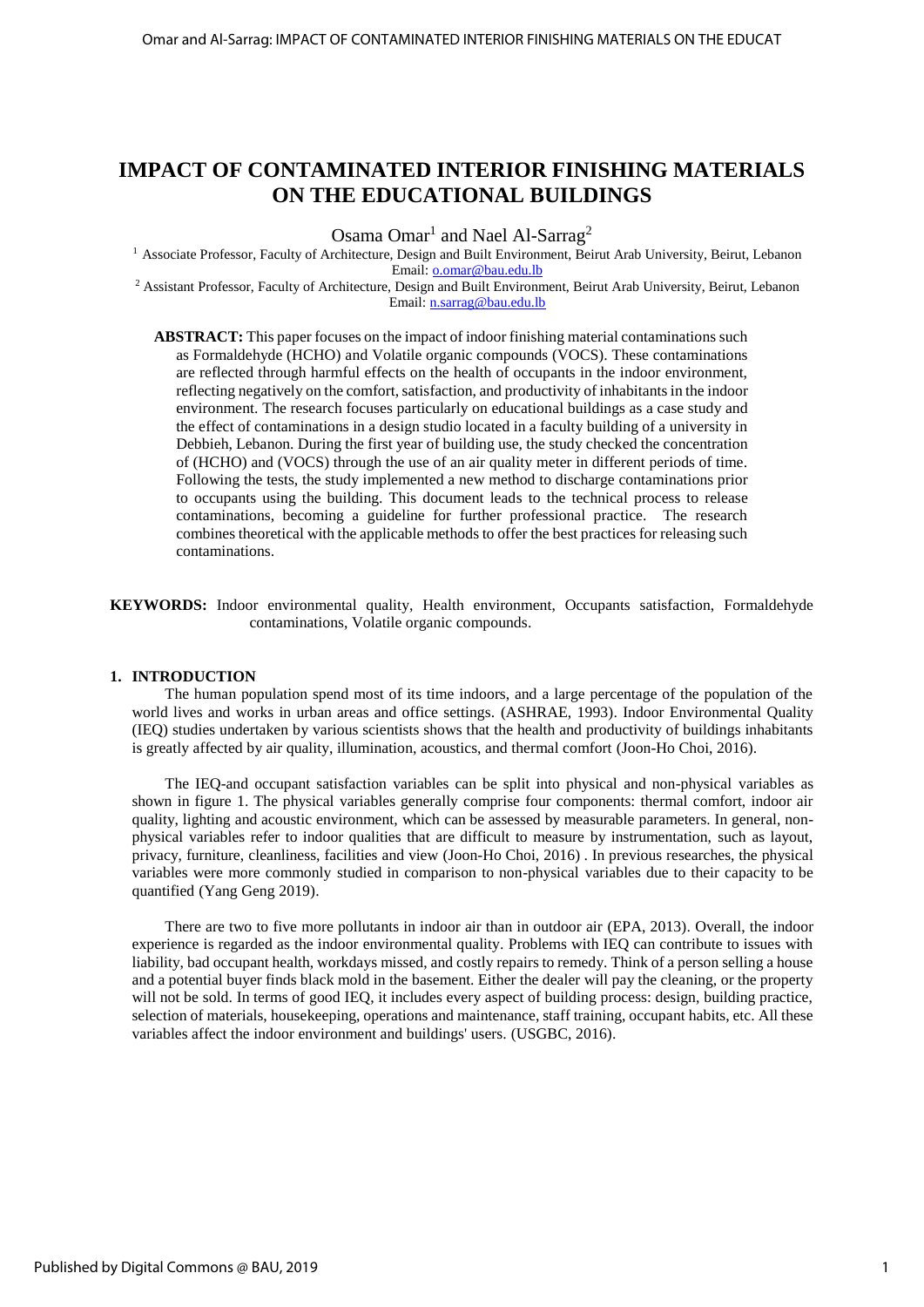

Fig.1: Physical factors and non-physical factors in IEQ studies. Reference: (Yang Geng 2019)

On average, people spend 90 percent of their time indoors, so it is that they breathe good clean air. The expression "sick building syndrome" (SBS) describes situations where the occupants in a building experience severe health and comfort repercussions associated with time spent in a building but cannot identify a specific disease or cause. One of the most efficient means of removing contaminants from a space is to prevent them from getting indoors in the first place. The process starts in the project design stage and goes on through operations and maintenance–our entire design of buildings and an integrated team approach. Controlling the source of the contaminants can be very cost-effective (USGBC, 2016).

Air contaminants can take many forms:

- Dust and contaminants from the building process
- **Second-hand smoke**
- $\overline{CO2}$
- **Material off-gassing (for example: formaldehyde and other volatile organic compounds (VOCs))**
- Radon
- Chemicals
- Particulates

Formaldehyde and other volatile organic compounds (VOC) are becoming more and more concerning about their impact on human health. A typical household holds 185 gallons of adhesive either as sheer adhesives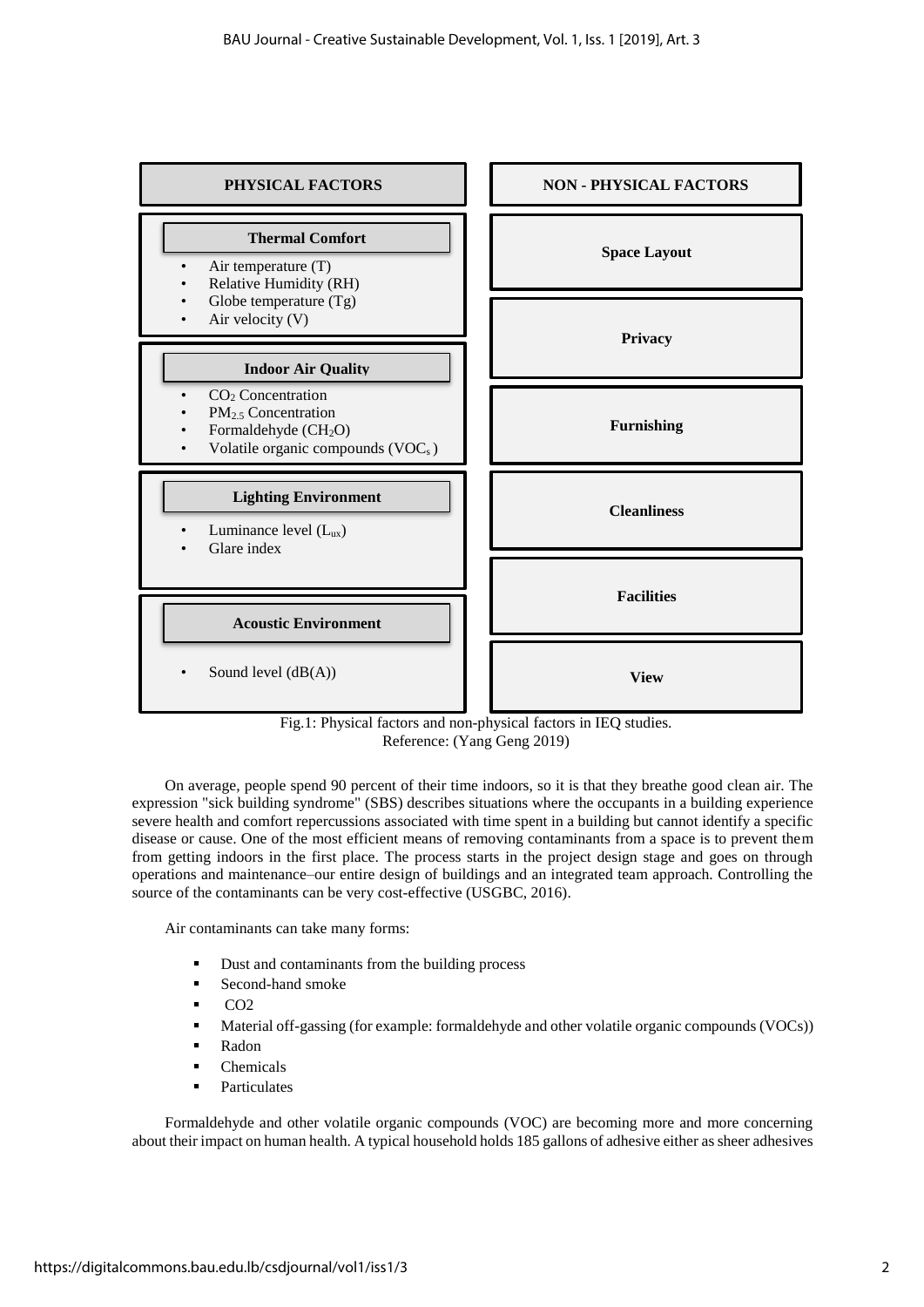or as portion of other products. It is therefore essential to take them into account taken how frequent and for lengthy periods of time we are subjected to these emissions. Indoor long-term exposure to VOCs can lead to the phenomenon called sick building syndrome (SBS). Formaldehyde is emitted in many construction products, including paints, adhesives, and wallboards and ceiling tiles that irritates the individuals' mucous membranes which can make him/her unpleasant. In office buildings, there are numerous other sources of VOCs, including new furniture, wall coverings, and office devices like photocopy machines, that can emit VOC particles into the atmosphere (USGBC, 2016).

There are many materials that contain VOCs, like:

- Adhesives and sealants
- Composite wood which is wood made from several materials
- $\blacksquare$  Paints & coatings
- Flooring
- Furniture & furnishings
- Rooms containing equipment such as copiers

Studies have shown the concentrations of several organic substances to be 2 to 5 times greater indoors than outdoors, for which the concentrations may be up to 1000-folds in several cases, such as during and after several hours following specific operations such as paint removal. (Reference: https://www.epa.gov/indoor-air-quality-iaq/volatile-organic-compounds-impact-indoor-air-quality.)

A key element of IEQ is fresh air or air quality. Decent indoor air quality is achieved by the properly operating mechanical or natural ventilation systems. Opening doors and windows can naturally ventilate rooms. This is more prevalent in cooler environments in which hot moist air is rare in the summer. In mechanically ventilated areas, fans usually provide air via a series of ducts. Naturally and mechanically ventilated buildings are equipped with a mixed air flow system. The percentage of poor air is reduced through increasing the amount of fresh air entering a building. Current code minimums do not provide sufficient fresh air and they are not enough to ensure the wellbeing of the occupants – if they were, there would likely be no conditions such sick building (USGBC, 2016).

Ventilation is aimed at diluting the pollutant levels in the atmosphere. Generally, indoor air issues reduce when the amount of outdoor air increases. HVAC devices must produce appropriate quantities of outdoor air in order to dilute and potentially remove indoor contaminants. Due to the high expense of heating cold air in the winter and cooling warm air in the summer, most projects work on simply recirculating the indoor air. This leads to the accumulation of indoor contaminants. For optimum results, the system should be supplemented with continuous amounts of fresh air (USGBC, 2016).

Increased intake of outdoor air volumes will improve indoor air quality. When too little indoor air enters a house, contaminants develop, which will affect the occupants' health. Allowing fresh air in is a main factor in the reduction of indoor contaminants(USGBC, 2016).

The research aims to discover the ways to decrease the quantities of contaminants in education buildings' indoor environment, by conducting case studies at (A4 Building) in Faculty of Architecture, Design and Built Environment, Beirut Arab University, before students (Occupancies) use the various new areas, such as, Classrooms, Studios, etc.

#### **2. METHODOLOGY**

 A Designer team should make sure to remove many of the contaminants and dust resulting from the construction process. Even if no products that off-gas are used for the project, something might slip through the construction process and into the air*.* Prior to allowing occupants in the building, it needs to be free of any contaminants.

A couple of strategies for doing this are*:*

- Flush out before occupancy or as maximum during occupancy but it is preferable in early stages (USGBC, 2016).
- **Improving air quality testing**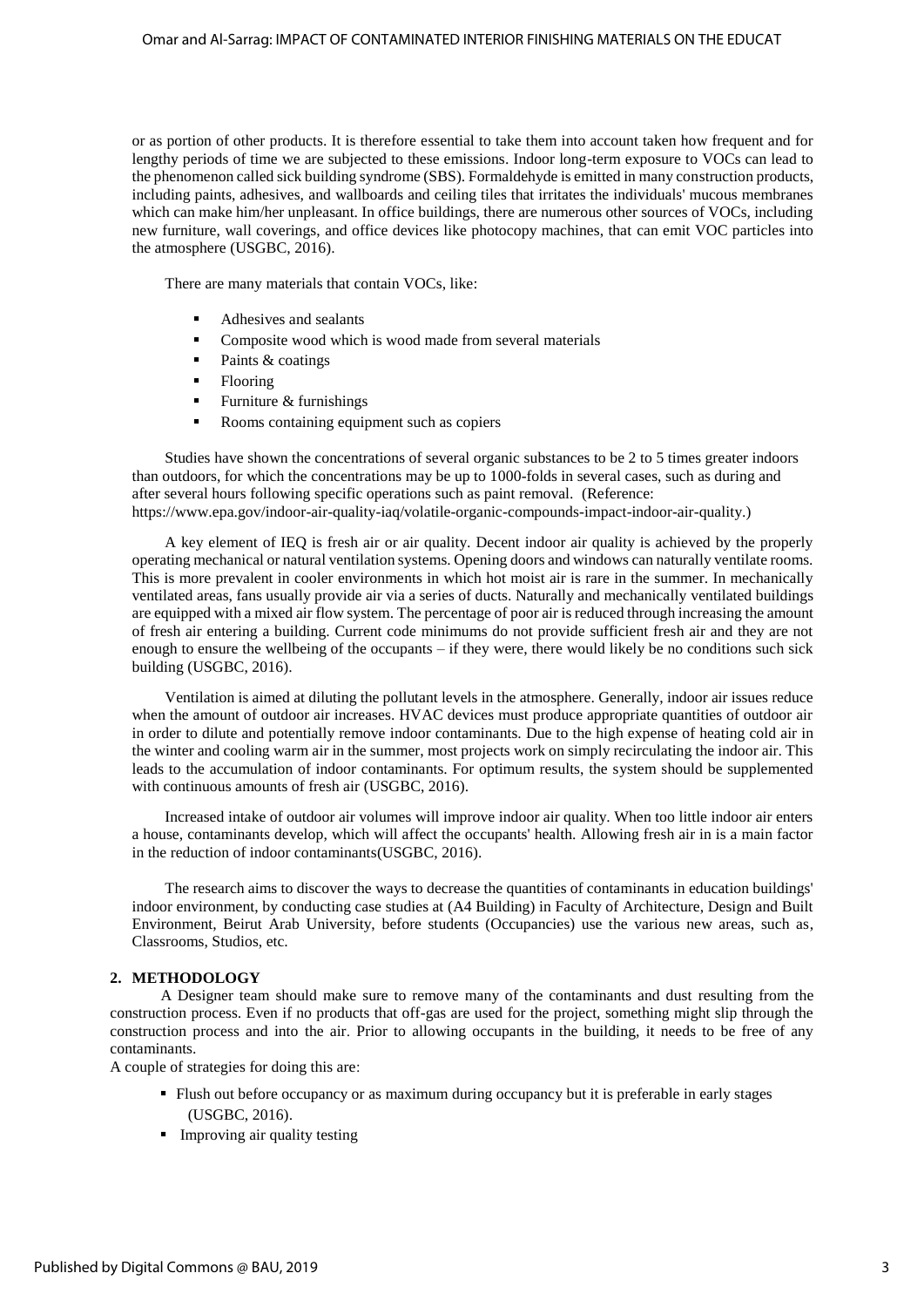A construction flush-out is where outdoor air is allowed for a period of time throughout all the indoor areas. Dust and pollutants are removed from the building, the equipment and the ducts.

The old way to achieve this was called a bake-out, where the building's interior was heated. It was later found that the heating off all contaminants was not achieving any results. Contaminants and toxins were in fact releasing other contaminants that were being absorbed by fabrics and upholstery (AlSarrag, 2018).

The Main Concept of Reducing VOC levels:

- Source Control.
- Ventilation and Climate Control.

 Volatile Organic Compounds are a large group of carbon based chemicals that easily evaporate at room temperature. While some VOCs come with an extremely pungent smell, others have no odor at all. According to the standards of the Total Volatile Organic Compounds, as shown in (table 1), and (table 2).

| Table 1: Total Volatile Organic Compounds (TVOC) level of emissions and side effect in ug/m3 |  |
|----------------------------------------------------------------------------------------------|--|
| Reference: https://cfpub.epa.gov > display files >                                           |  |

| TVOC level ug/m3 | Level of Concern |
|------------------|------------------|
| Less than 300    | Low              |
| 300 to 499       | Accepted         |
| 499 to 999       | Marginal         |
| 999 to 2999      | High             |

Table 2: HCHO Formaldehyde level of emissions and side effect in ppm & mg/m3 Reference: Alsarrag, N.

|                       | <b>HCHO</b> Formaldehyde level                              |                     | <b>Concentration-Dependent-effects</b>                                                                                                                                                  |
|-----------------------|-------------------------------------------------------------|---------------------|-----------------------------------------------------------------------------------------------------------------------------------------------------------------------------------------|
| ppm                   | mg/m3                                                       | Level of<br>Concern |                                                                                                                                                                                         |
| $0.01 - 0.125$<br>ppm | $0.061 - 0.15$<br>mg/m3                                     | Very Low            | Odour threshold                                                                                                                                                                         |
| $< 0.16$ ppm          | $< 0.2$ mg/m3                                               | Low                 | No irritation or impairment of well-being                                                                                                                                               |
| $0.16 - 0.24$<br>ppm  | $0.2 - 0.3$<br>mg/m3                                        | Accepted            | Irritation or impairment of well-being possible in case of interaction                                                                                                                  |
| $0.24 - 1$ ppm        | $0.3 - 1.24$<br>mg/m3                                       | Accepted            | with other exposure parameters                                                                                                                                                          |
| $1-2$ ppm             | $1.24 - 2.47$<br>mg/m3                                      | Marginal            | String in the nose, eyes, throat                                                                                                                                                        |
| $2 - 3$ ppm           | $2.47 - 3.71$<br>mg/m3                                      | Marginal            |                                                                                                                                                                                         |
| $3 - 4$ ppm           | $3.71 - 4.94$<br>mg/m3                                      | High                | Bearable for 30 minutes as max, increasing discomfort,                                                                                                                                  |
| $4-5$ ppm             | $4.94 - 6.18$<br>mg/m3                                      | High                | breathlessness, lacrimation                                                                                                                                                             |
| $5-10$ ppm            | $6.18 - 12.35$<br>mg/m3                                     | V. High             | Bearable for less than 15 minutes, increasing discomfort, lacrimation,<br>coughing.                                                                                                     |
| $10 - 20$ ppm         | Extremely<br>$12.35 - 24.7$<br>High<br>mg/m3<br>(Dangerous) |                     | Strong lacrimation already after a few minutes of exposure (lasting<br>for up to 1 hour after exposure), immediate breathlessness, coughing,<br>severe burning in throat, nose and eyes |
| $>20.24$ ppm          |                                                             | $>25$ mg/m3         | Headaches, other neurotoxic effects apart from headaches possible                                                                                                                       |
| $30$ ppm              | $37.06$ mg/m $3$                                            |                     | Toxic pulmonary oedema, pneumonia, risk of death!                                                                                                                                       |

#### **3. EXPERIMENTS**

The Case study was the design studio in the Faculty of Architecture, Design and Built Environment, A4 Building, Debbieh Campus, Beirut Arab University, Beirut, Lebanon, as shown in figure 2 below which was built recently. Also, all furniture was all new and the capacity of each studio was 60 students and staff member, as shown in figures 3, 4, 5 below.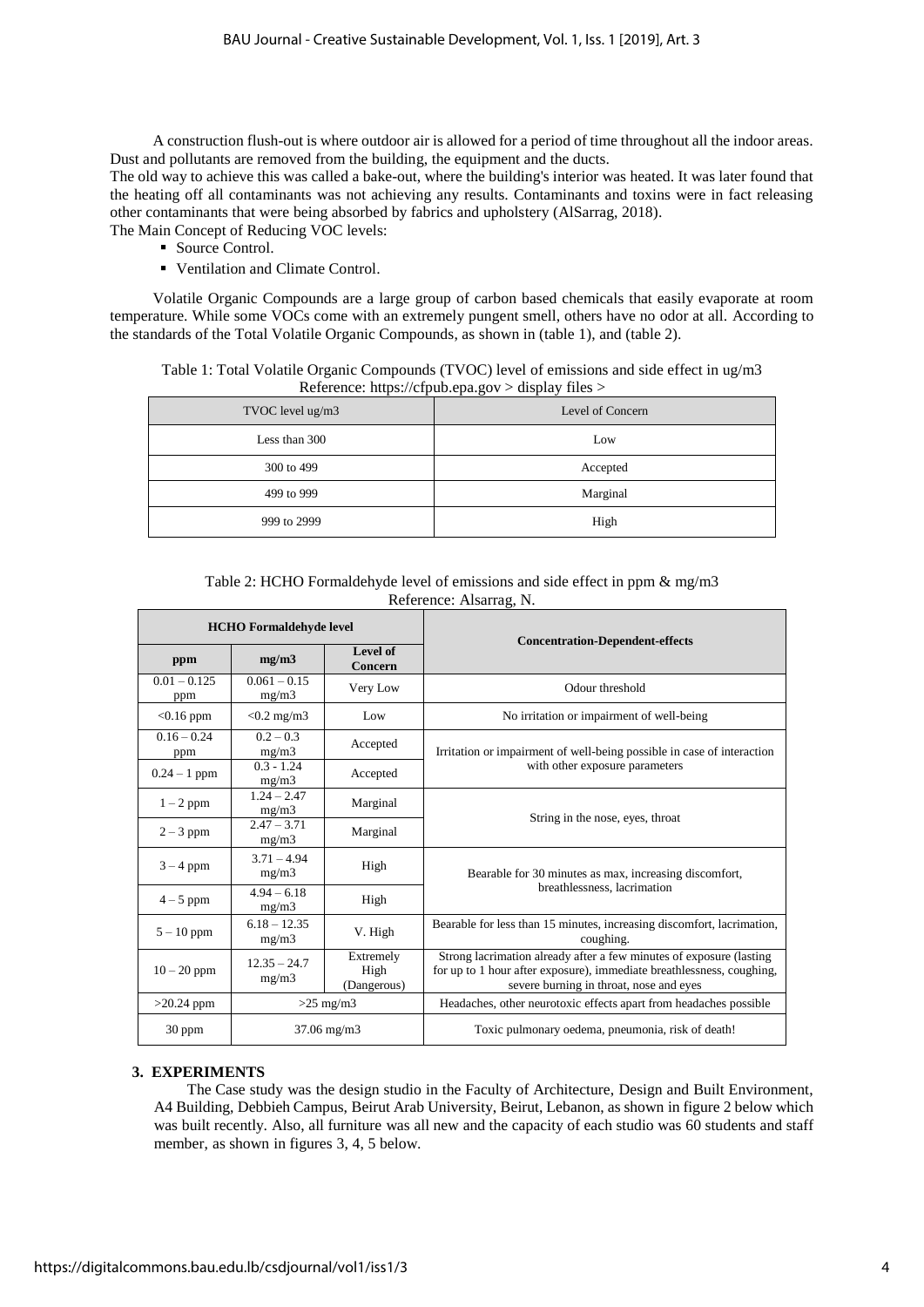About painting and finishing the paint used for finishing the spaces in the case studies is Super Tinocote Paint (Tinol paint international co)

Product specification:

- Acrylic vinyl copolymer emulsion paint.
- Finishing color is eggshell, series 600 is non-toxic.
- Low odor & non-flammable.
- Free of lead, mercury, asbestos, hexavalent chromium, solvents and hazardous air pollutants. Product Composition:

White color: - Total Solids by volume 40% - Total solids by weight 56% - Non volatile vehicle (resins) by weight 19% - Total pigments, by weight 37% - Titanium Dioxide – rutile of total pigments / gallon 1.15kgs - Density kg/L 1.35

About fittings as furniture items the material used is laminated plywood sheets. Product specification:

1220mm\*2440mm customizable

Product Composition:

- Material from pine, poplar.
- Glue E0, E1, E2, others.

About fittings as furniture items (chairs) the material used is thermoplastic ABS and UP leather foe upholstery.

- Product specification:
- Office chair with wheels H100cm, L60cm.
- Thermoplastics scrap is easily recycled, but other materials must be disposed of carefully. Product properties:

Strong, Light, Durable, Scratch/Chemical resistant, High surface finish. Product Composition:

Acrylonitrile butadiene styrene, ABS.



Fig.2: A4 Building - BAU – Studio 4 & office - B1 Gray shaded spaces are showing spaces used for experiments Reference: Al-Sarrag, N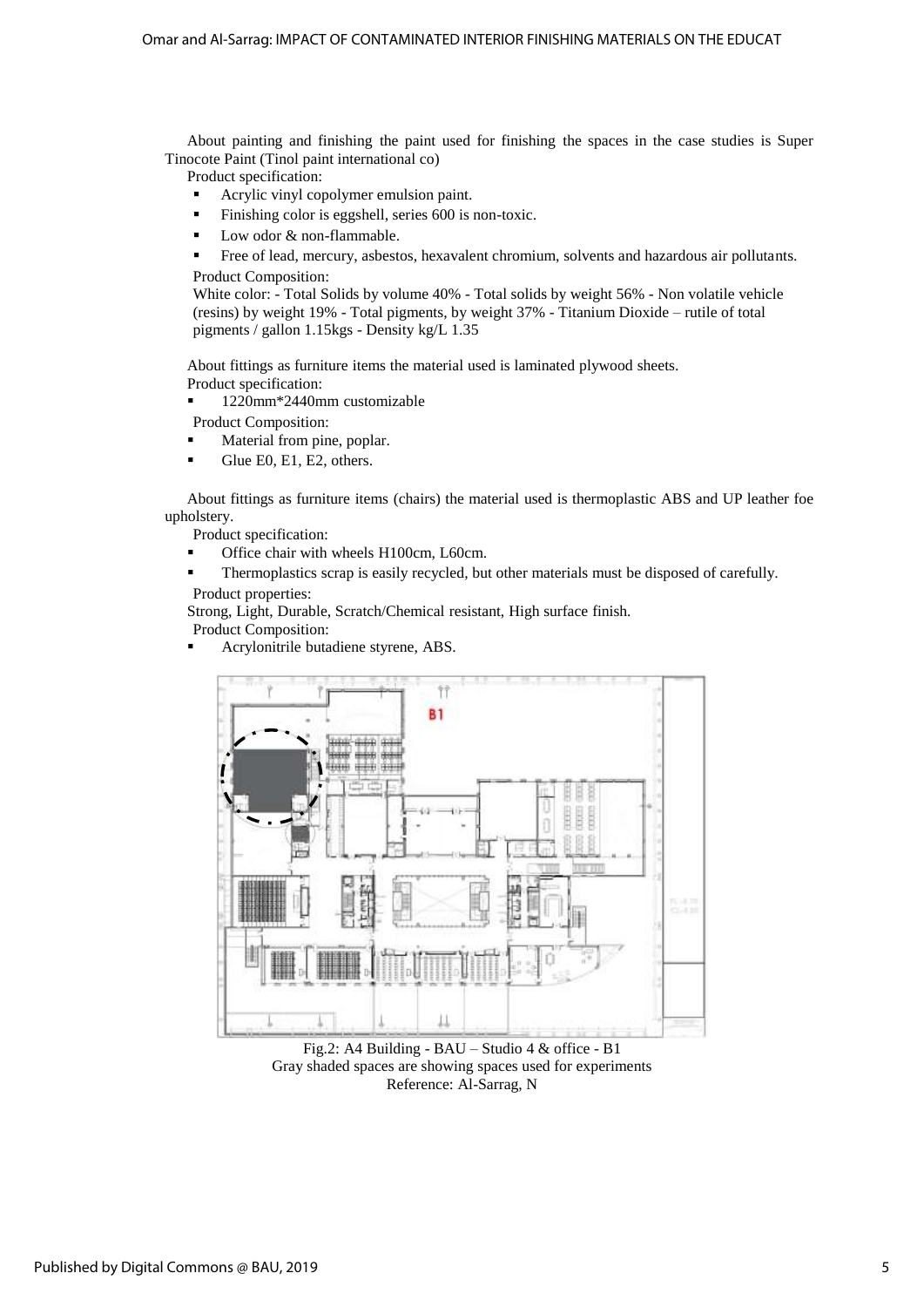

Fig.3: A4 Building - BAU - Studio 4- B1 Reference: Al-Sarrag, N.



Fig.4: Desks and drawing tables and fittings in Studio 4 - B1 Reference: Al-Sarrag, N.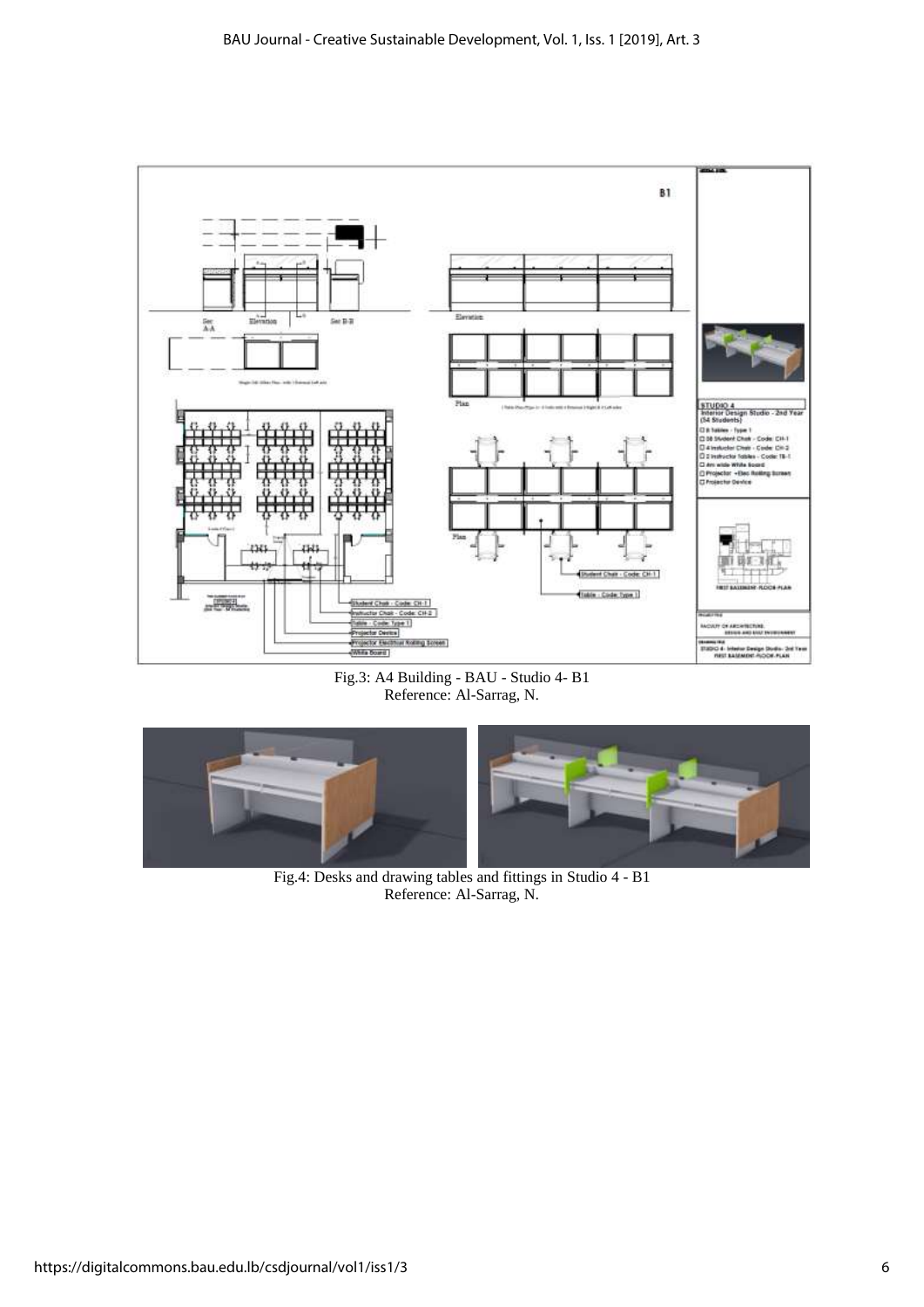

Fig.5: Office (spaces and fittings) - B1 Reference: Al-Sarrag, N.

## **3.1 Data Result of Experiments:**

The instruments of measurement tools were EXTECH VFM200: VOC/Formaldehyde Meter as shown in figure 6. The measurement was taken in several times and several places as shown in table 3.



Fig.6: Extech VFM200: VOC/Formaldehyde Meter Reference:<http://www.extech.com/VFM200>

#### **3.1. 1. First Experiment: Detecting and measuring HCHO and TVOC concentration in air (Office Space 1)**

Table 3: Measuring HCHO and TVOC (Office Space 1) Increasing room temperature Reference: Al-Sarrag, N. using VFM200

|       | <b>Contaminants</b> | Unit<br><b>PPM</b> | <b>Emission</b><br>Range | <b>Level of</b><br>Concern | <b>Space</b><br><b>Type</b> | <b>Temp</b><br>$\mathbf{C}^{\circ}$ | <b>Ventilation</b> | Paint<br>Age     | <b>Furniture</b><br>&<br><b>Appliances</b> |
|-------|---------------------|--------------------|--------------------------|----------------------------|-----------------------------|-------------------------------------|--------------------|------------------|--------------------------------------------|
| $3-1$ | <b>HCHO</b>         | 0.19               | 0.16<0.24<br>ppm         | Accepted                   | Office                      | $22C^{\circ}$                       |                    | Old              | Fully                                      |
|       | <b>TVOC</b>         | 418                | 300<500                  | Accepted                   | Space                       | $24C^{\circ}$                       | Normal             | $\langle$ 1 year | equipped                                   |
|       |                     |                    |                          |                            |                             |                                     |                    |                  |                                            |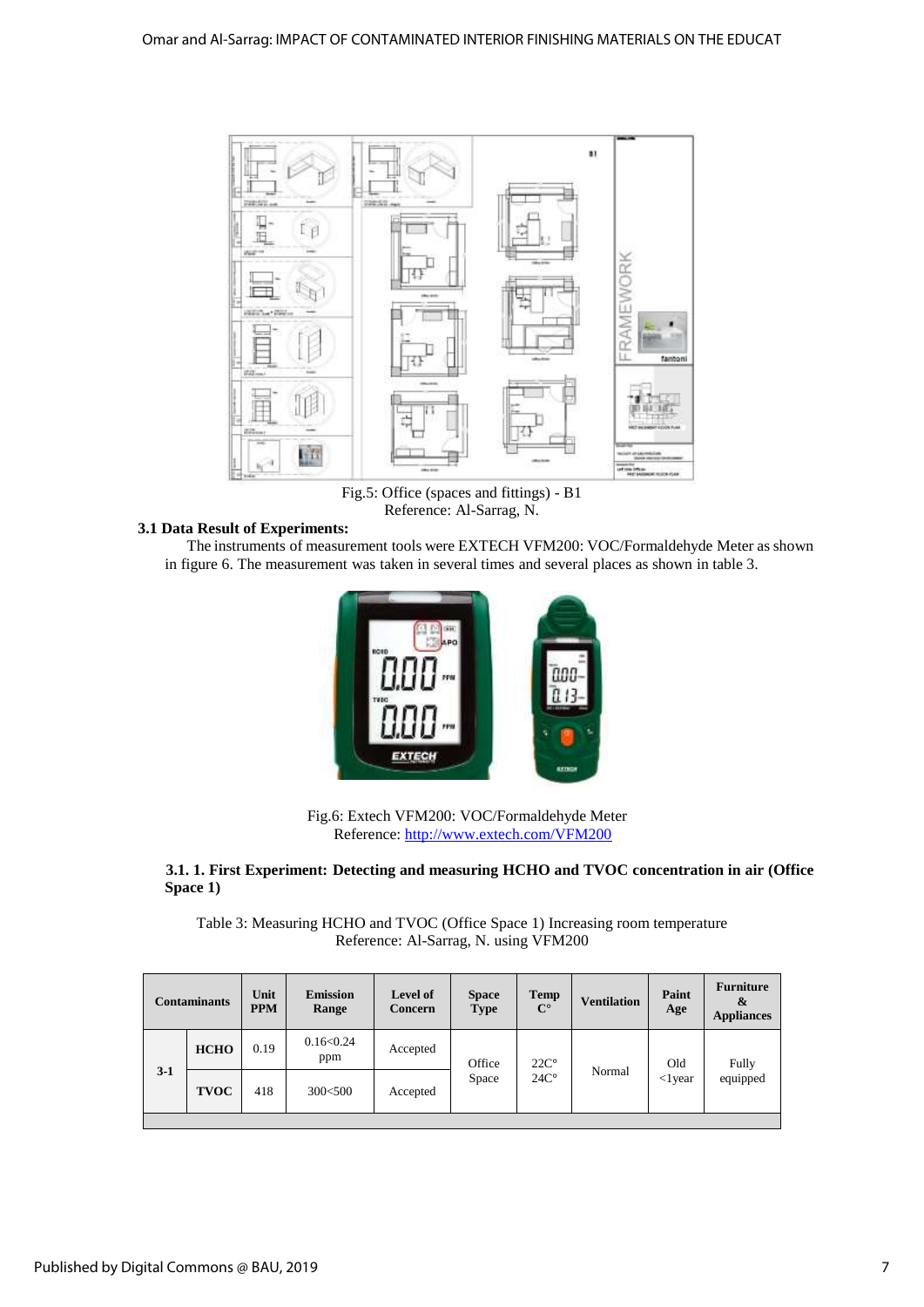| $3 - 2$ | <b>HCHO</b> | 0.19 | 0.16<0.24<br>ppm | Accepted | Office | $24C^{\circ}$                  | Normal | Old<br>$<$ lyear  | Fully<br>equipped |
|---------|-------------|------|------------------|----------|--------|--------------------------------|--------|-------------------|-------------------|
|         | <b>TVOC</b> | 414  | 300<500          | Accepted | Space  | $26C^{\circ}$                  |        |                   |                   |
|         |             |      |                  |          |        |                                |        |                   |                   |
| $3 - 3$ | <b>HCHO</b> | 0.20 | 0.20<0.30<br>ppm | Marginal | Office | $26C^{\circ}$<br>$28C^{\circ}$ | Normal | Old<br>$<$ l year | Fully<br>equipped |
|         | <b>TVOC</b> | 418  | 300<500          | Accepted | Space  |                                |        |                   |                   |
|         |             |      |                  |          |        |                                |        |                   |                   |
|         | <b>HCHO</b> | 0.22 | 0.20<0.30<br>ppm | Marginal | Office | $28C^{\circ}$                  | Normal | Old               | Fully             |
| $3-4$   | <b>TVOC</b> | 416  | 300<500          | Accepted | Space  | $30C^{\circ}$                  |        | $\langle$ 1 year  | equipped          |

### **3.1. 2. Second Experiment: Detecting and measuring HCHO and TVOC concentration in air (Office Space 2)**

Table 4: Measuring HCHO and TVOC (Office Space 2) Concentration/ F.time of paint Reference: Al-Sarrag, N. using VFM200

|         | <b>Contaminants</b> | Unit<br><b>PPM</b> | <b>Emission</b><br>Range | Level of<br>Concern | <b>Space</b><br><b>Type</b> | <b>Temp</b><br>$\mathbf{C}^{\circ}$ | <b>Ventilation</b> | Paint<br>Age            | <b>Furniture</b><br>$\mathbf{x}$<br><b>Appliances</b> |
|---------|---------------------|--------------------|--------------------------|---------------------|-----------------------------|-------------------------------------|--------------------|-------------------------|-------------------------------------------------------|
|         | <b>HCHO</b>         | 2.70               | $2<3$ ppm                | Marginal            | Office                      | $22C^{\circ}$                       |                    | New                     |                                                       |
| $4-1$   | <b>TVOC</b>         | More<br>>999       | 999<2999                 | Ext. High           | Space                       | $24C^{\circ}$                       | Poor               | $<$ 1day                | Empty                                                 |
|         |                     |                    |                          |                     |                             |                                     |                    |                         |                                                       |
| $4 - 2$ | <b>HCHO</b>         | 2.18               | $2<3$ ppm                | Marginal            | Office                      | $22C^{\circ}$                       |                    | <b>New</b>              |                                                       |
|         | <b>TVOC</b>         | More<br>>999       | 999<2999                 | High                | Space                       | $24C^{\circ}$                       | Poor               | $<$ 2days               | Empty                                                 |
|         |                     |                    |                          |                     |                             |                                     |                    |                         |                                                       |
| $4 - 3$ | <b>HCHO</b>         | 1.84               | $1<2$ ppm                | Marginal            | Office                      | $22C^{\circ}$<br>$24C^{\circ}$      | Poor               | <b>New</b><br>$<$ 3days | Empty                                                 |
|         | <b>TVOC</b>         | More<br>>999       | 999<2999                 | High                | Space                       |                                     |                    |                         |                                                       |
|         |                     |                    |                          |                     |                             |                                     |                    |                         |                                                       |
| $4 - 4$ | <b>HCHO</b>         | 1.80               | $1<2$ ppm                | Marginal            | Office                      | $22C^{\circ}$                       |                    | <b>New</b><br><4day     | Empty                                                 |
|         | <b>TVOC</b>         | More<br>>999       | 999<2999                 | Ext. High           | Space                       | $24C^{\circ}$                       | Poor               |                         |                                                       |
|         |                     |                    |                          |                     |                             |                                     |                    |                         |                                                       |
|         | <b>HCHO</b>         | 1.66               | $1<2$ ppm                | Marginal            | Office                      | $22C^{\circ}$                       | Poor               | <b>New</b>              |                                                       |
| $4 - 5$ | <b>TVOC</b>         | More<br>>999       | 999<2999                 | High                | Space                       | $24C^{\circ}$                       |                    | $<$ 5 $day$             | Empty                                                 |
|         |                     |                    |                          |                     |                             |                                     |                    |                         |                                                       |
| $4-6$   | <b>HCHO</b>         | 1.61               | $1<2$ ppm                | Marginal            | Office<br>Space             | $22C^{\circ}$<br>$24C^{\circ}$      | Poor               | New<br>$<$ 6 $day$      | Empty                                                 |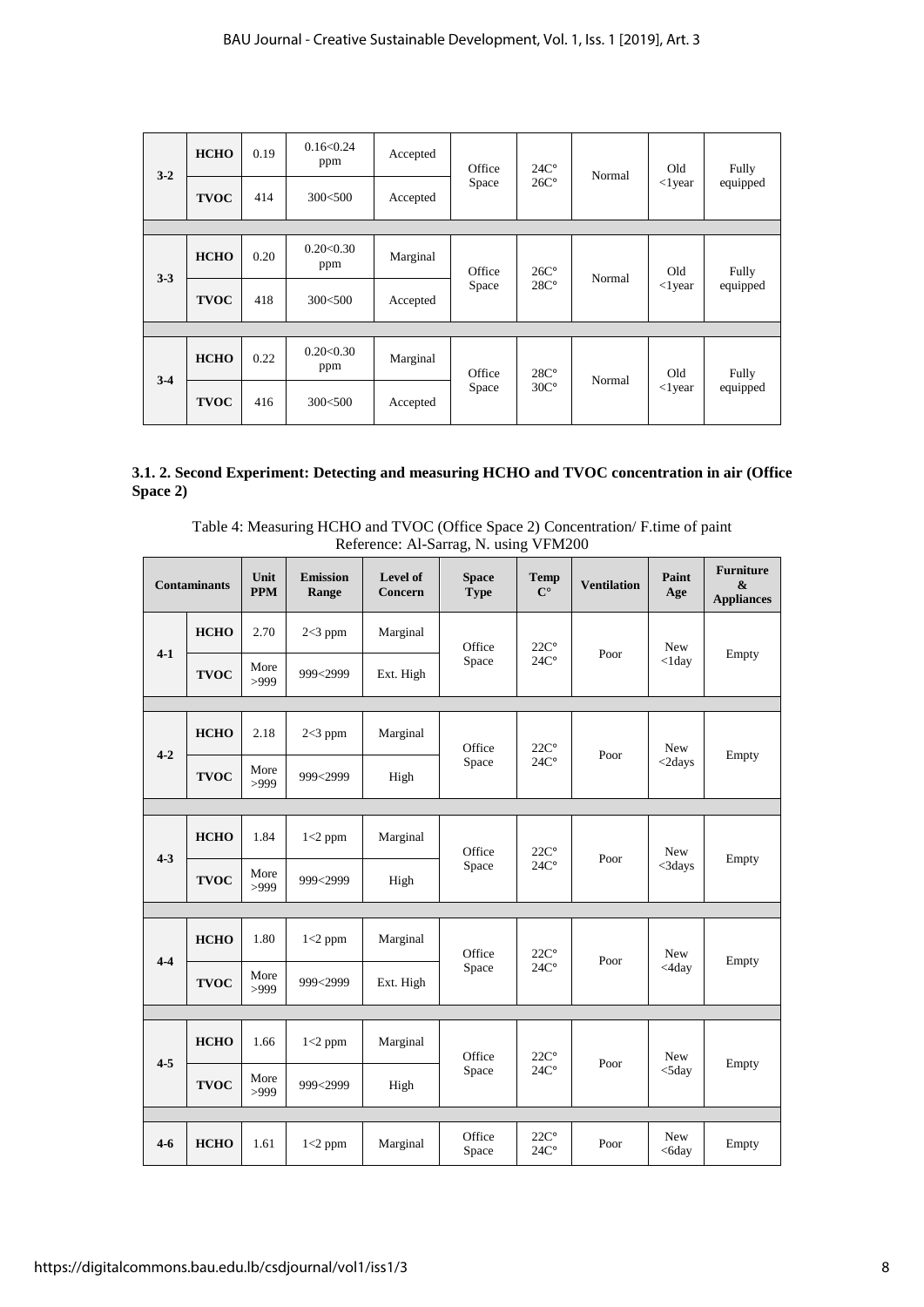|         | <b>TVOC</b>               | More<br>>999 | 999<2999  | High     |        |               |      |                              |       |
|---------|---------------------------|--------------|-----------|----------|--------|---------------|------|------------------------------|-------|
|         |                           |              |           |          |        |               |      |                              |       |
|         | <b>HCH</b><br>O           | 1.56         | $1<2$ ppm | Marginal | Office | $22C^{\circ}$ |      | New                          |       |
| $4 - 7$ | <b>TVO</b><br>$\mathbf C$ | More<br>>999 | 999<2999  | High     | Space  | $24C^{\circ}$ | Poor | $\langle \text{7day}\rangle$ | Empty |

Table 5: Measuring HCHO and TVOC (Office Space 2) Concentration/ F.time of paint Reference: Al-Sarrag, N. using VFM200

|         | <b>Contaminants</b> | Unit<br><b>PPM</b>   | <b>Emission</b><br>Range | Level of<br>Concern | <b>Space</b><br><b>Type</b> | <b>Temp</b><br>$\mathbf{C}^{\circ}$ | <b>Ventilation</b> | Paint<br>Age                     | <b>Furniture</b><br>$\mathbf{\&}$<br><b>Appliances</b> |  |
|---------|---------------------|----------------------|--------------------------|---------------------|-----------------------------|-------------------------------------|--------------------|----------------------------------|--------------------------------------------------------|--|
| $5-1$   | <b>HCHO</b>         | 1.18<br>1.16<br>1.12 | $1<2$ ppm                | Marginal            | Office<br>Space             | $22C^{\circ}$<br>$24C^{\circ}$      | Poor               | Recent<br>$>7$ day<br>$< 2$ week | Empty                                                  |  |
|         | <b>TVOC</b>         | 899                  | 499<999                  | Marginal            |                             |                                     |                    |                                  |                                                        |  |
|         |                     |                      |                          |                     |                             |                                     |                    |                                  |                                                        |  |
|         | <b>HCHO</b>         | 0.47                 | $1<2$ ppm                | Marginal            | $22C^{\circ}$<br>Office     |                                     |                    |                                  |                                                        |  |
|         |                     | 0.45                 |                          |                     |                             |                                     | Recent             |                                  |                                                        |  |
| $5 - 2$ |                     | 365                  |                          |                     | Space                       | $24C^{\circ}$                       | Poor               | $>3$ week<br>$<$ 4week           | Empty                                                  |  |
|         | <b>TVOC</b>         | 331                  | 299<499                  | Accepted            |                             |                                     |                    |                                  |                                                        |  |
|         |                     |                      |                          |                     |                             |                                     |                    |                                  |                                                        |  |
| $5 - 3$ | <b>HCHO</b>         | 0.16<br>0.15<br>0.14 | $<$ 0.16 ppm             | Accepted            | Office                      | $22C^{\circ}$                       | Good               | Avg                              | Empty                                                  |  |
|         | <b>TVOC</b>         | 181<br>176<br>172    | $<$ 300                  | Low                 | Space                       | $24C^{\circ}$                       |                    | 1 month                          |                                                        |  |
|         |                     |                      |                          |                     |                             |                                     |                    |                                  |                                                        |  |
|         | <b>HCHO</b>         | 0.06<br>0.03<br>0.02 | 0.01<0.125<br>ppm        | Very<br>Low         | Office                      | $22C^{\circ}$                       | V.good             | Average<br>$>1$ year             |                                                        |  |
| $5-4$   | <b>TVOC</b>         | 188<br>182<br>169    | $<$ 300                  | Low                 | Space                       | $24C^{\circ}$                       |                    |                                  | Empty                                                  |  |

 **3.1. 3. Third Experiment: Detecting and measuring HCHO and TVOC concentration in air (Design Studio)** 

Table 6: Measuring HCHO and TVOC (Design Studio 4) Improving ventilation- cfm Reference: Al-Sarrag, N. using VFM200

|         | <b>Contaminants</b> | Unit<br><b>PPM</b>                   | <b>Emission</b><br>Range | Level of<br>Concern | <b>Space</b><br><b>Type</b> | <b>Temp</b><br>$\mathbf{C}^{\circ}$ | <b>Ventilation</b> | Paint<br>Age | <b>Furniture</b><br>&<br><b>Appliances</b> |
|---------|---------------------|--------------------------------------|--------------------------|---------------------|-----------------------------|-------------------------------------|--------------------|--------------|--------------------------------------------|
| $6 - 1$ | <b>HCHO</b>         | 0.31<br>0.30<br>0.29<br>0.28<br>0.25 | $0.24 - 1$<br>ppm        | Accepted            | Design                      | $22C^{\circ}$                       | Medium             | Average      |                                            |
|         | <b>TVOC</b>         | 406<br>414<br>420<br>417<br>444      | 299<499                  | Accepted            | Studio                      | $24C^{\circ}$                       |                    | $>1$ year    | Empty                                      |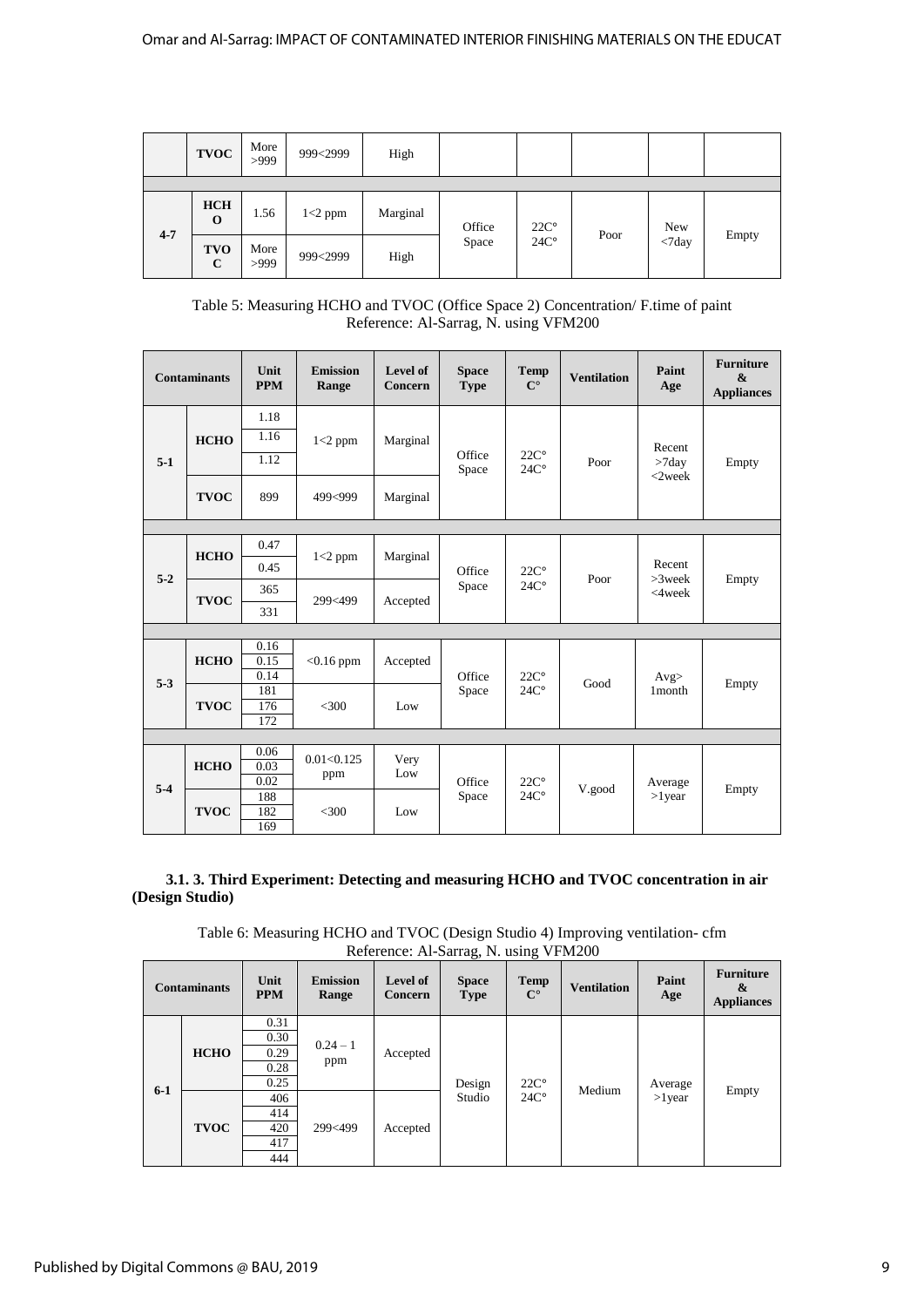| $6 - 2$ | <b>HCHO</b> | 0.31<br>0.30<br>0.29 | $0.24 - 1$<br>ppm | Accepted | Design | $22C^{\circ}$ | Good | Average   | Desks<br>Tables |
|---------|-------------|----------------------|-------------------|----------|--------|---------------|------|-----------|-----------------|
|         | <b>TVOC</b> | 291<br>292<br>291    | 299<499           | Accepted | Studio | $24C^{\circ}$ |      | $>1$ year | Chairs          |

#### **4. RESULTS AND DISCUSSION**

The Final recommendation will be as following statements:

 Measurements and results from table 3 are showing some increasing in the emission range of HCHO (Formaldehyde) and the emission range of TVOC with using higher room temperature.(Fig.7)



Fig.7: Increasing Room Temperature – 22C**°** to 30C° Reference: Al-Sarrag, N.

**•** Measurements and results from table 4 is showing very dangerous emission ranges of HCHO (Formaldehyde) and TVOC (Total volatile organic compounds) from the first day (fresh paint) and during 1 week – as shown in figure 8.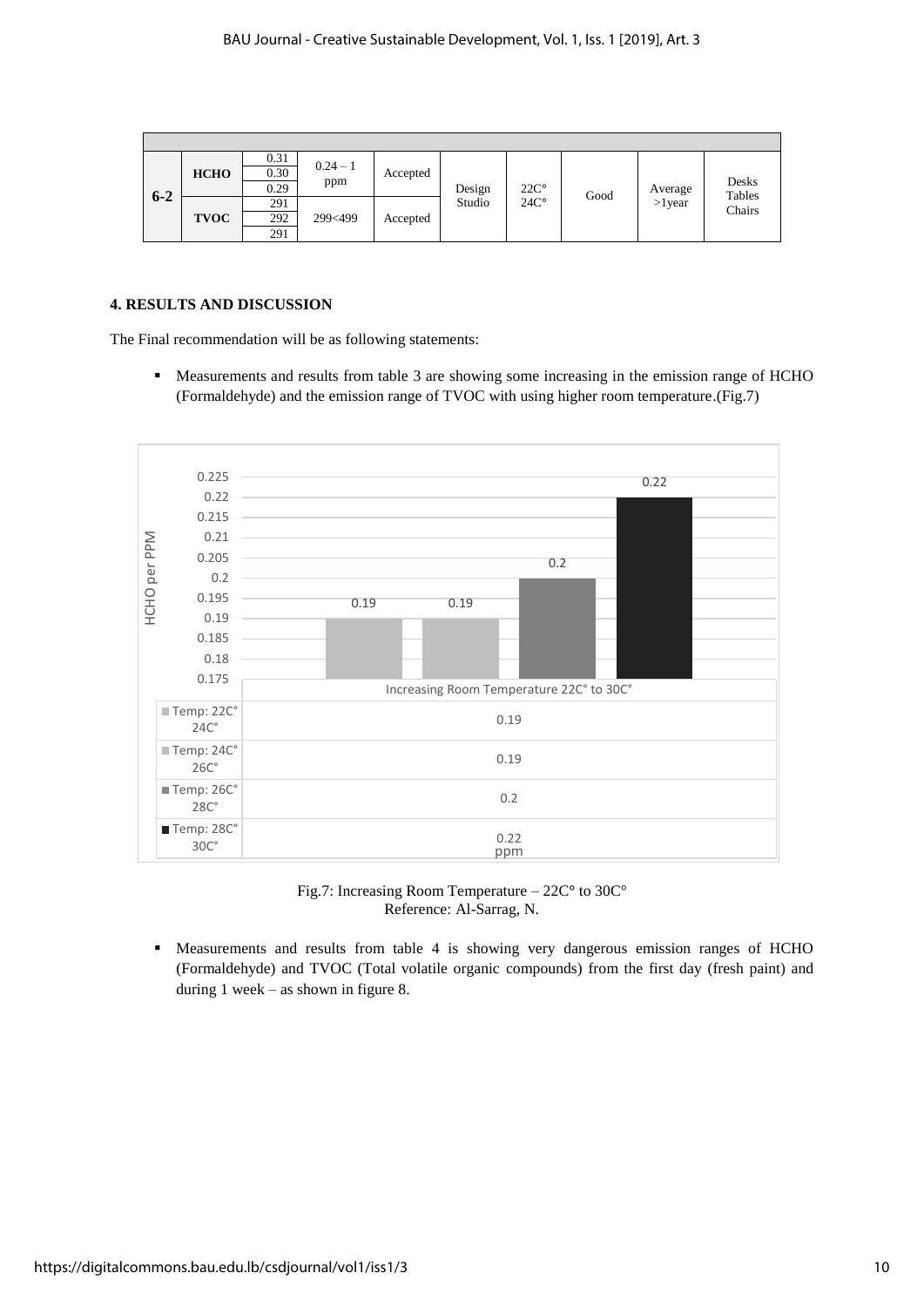

Fig.8: Concentration/ F.time of paint- from day1 to day7. Reference: Al-Sarrag, N.



Fig.9: Concentration/F.time of paint Concentration/ F.time of paint – 1week to 1year Reference: Al-Sarrag, N.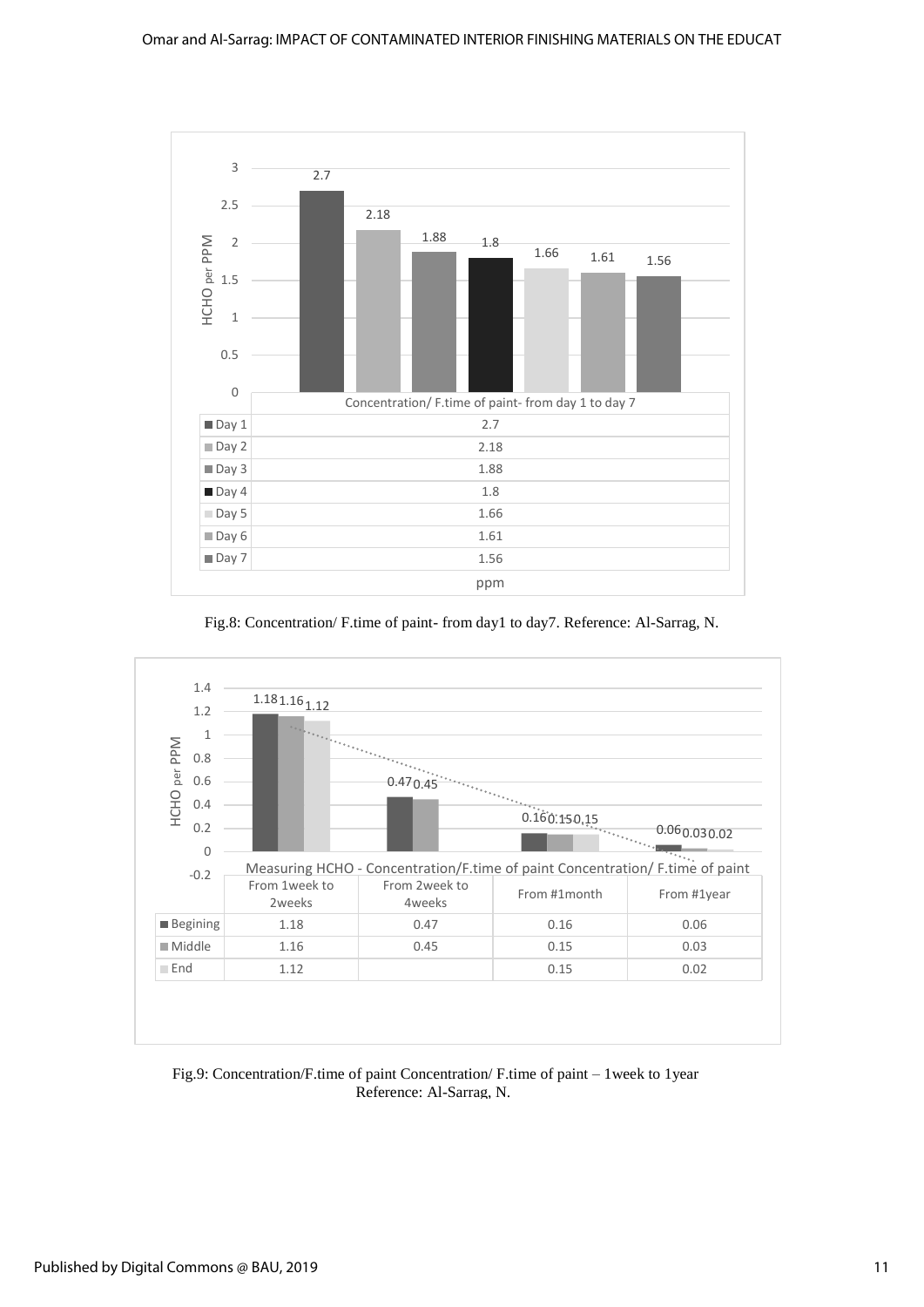

Fig.10: Improving ventilation – cfm/person (20cfm/person) Reference: Al-Sarrag, N.

Final conclusion: The level of temperature, humidity, products & contaminations used in finishing, and space ventilation are the key role of controlling the emission of HCHO and TVOCs'.

#### **REFERENCES**

- Alsarrag, N. (2018). Improving Indoor Air Quality Using Low-Emission Materials Control and Rationing the Use of Contaminant Products in Residential Spaces, BAU JOURNAL: HEALTH & WELL-BEING, SPECIAL EDITION, 1st INTERNATIONAL CONFERENCE ON URBAN HEALTH & WELLBEING UHWB2018, Building Collaborative Intelligence for Better Lives in Cities, October 23:25/2018.
- ASHRAE, A. (1993). Fundamentals Handbook
- EPA. (2013). EPA Guideline
- Joon-Ho Choi, J. M. (2016). Impacts of Human and Spatial Factors on User Satisfaction In Office Environments. Building and Environment, 114, 23-35
- USGBC. (2016). LEED Green Association
- Yang Geng, W. J., Zhe Wang, Borong Lin, Yingxin Zhu. (2019). A Review of Operating Performance In Green Buildings: Energy use, Indoor Environmental Quality and Occupant Satisfaction. Energy & Buildings, 183, 500–514 - [http://www.extech.com/VFM200,](http://www.extech.com/VFM200) Visiting the site 05-05-2019.
- https://cfpub.epa.gov > display files > fileid, Visiting the site 01-04-2019.
- [https://www.phoslab.com/what-are-safe-indoor-voc-levels,](https://www.phoslab.com/what-are-safe-indoor-voc-levels) Visiting the site 09-03-2019.
- [https://www.epa.gov/indoor-air-quality-iaq/volatile-organic-compounds-impact-indoor-air-quality,](https://www.epa.gov/indoor-air-quality-iaq/volatile-organic-compounds-impact-indoor-air-quality) Visiting the site 10-02-2019.
- [https://www.healthlinkbc.ca/healthlinkbc-files/air-quality-VOCs,](https://www.healthlinkbc.ca/healthlinkbc-files/air-quality-VOCs) Visiting the site 16-01-2019.